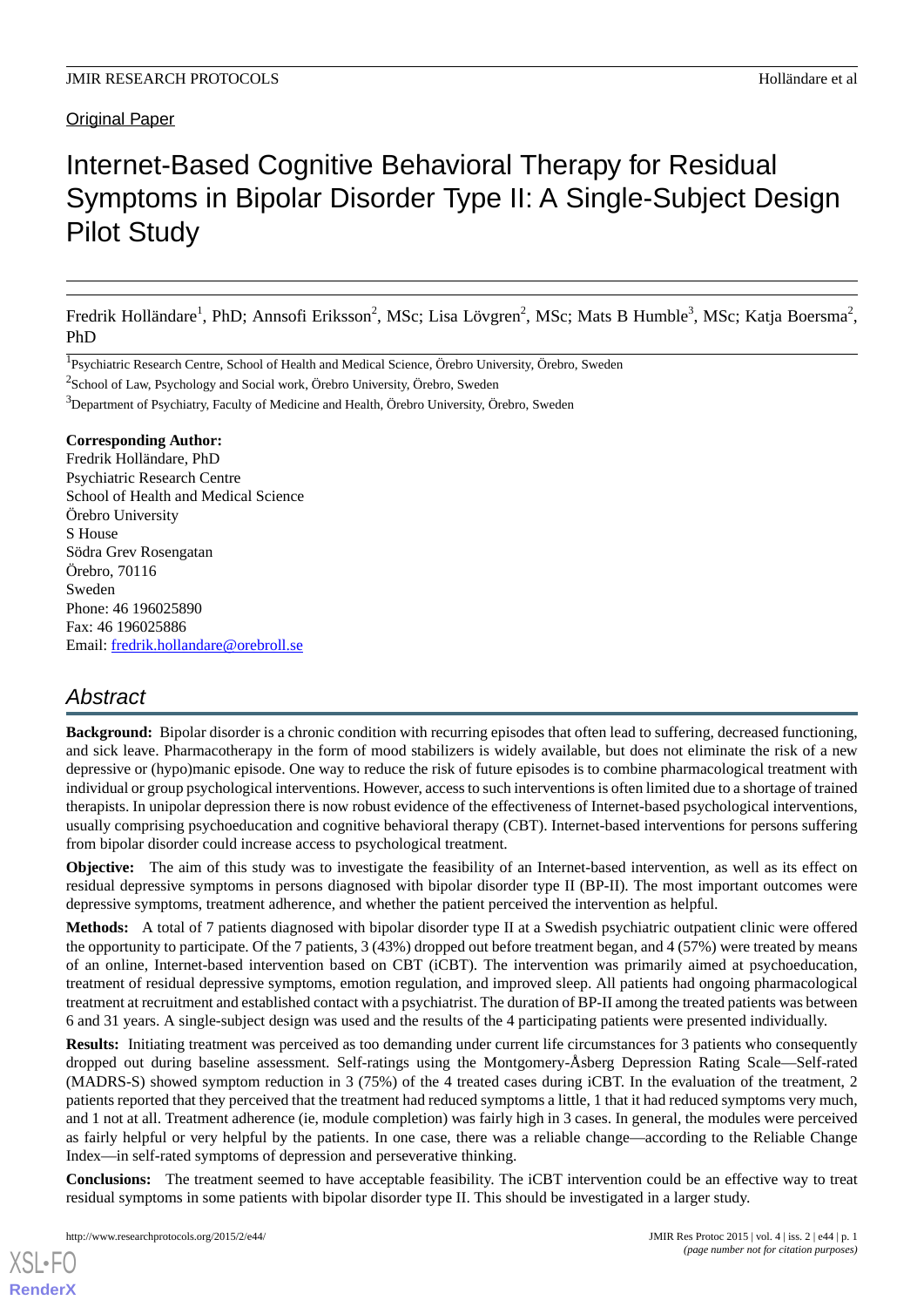**Trial Registration:** ClinicalTrials.gov NCT01742351; https://clinicaltrials.gov/ct2/show/NCT01742351 (Archived by WebCite at http://www.webcitation.org/6XnVpv4C3).

(JMIR Res Protoc 2015;4(2):e44) doi: [10.2196/resprot.3910](http://dx.doi.org/10.2196/resprot.3910)

## **KEYWORDS**

bipolar disorder; Internet; cognitive therapy; behavioral therapy; pilot projects

# *Introduction*

The lifetime prevalence of bipolar disorder type II (BP-II) was estimated at 0.4% in a large international study in 2011 [[1\]](#page-11-0). Although the prevalence might be low, BP-II remains a challenge for society due to the low age of onset—estimated to be approximately 20 years of age [[2\]](#page-11-1)—the chronic course of the illness, and the patient's need of lifelong outpatient care, often in combination with recurring hospitalization [[3\]](#page-11-2). Bipolar disorder does not only lead to high levels of sick leave [[4\]](#page-11-3), but also to large role impairments in other areas of life, and around 20% of patients will attempt suicide [\[1](#page-11-0)]. Furthermore*,* comorbidity is high, especially with anxiety and substance abuse [[1\]](#page-11-0).

Residual symptoms are very common between the hypomanic or depressed episodes. On average, sufferers of BP-II can expect to experience symptoms more than half of the time [[5\]](#page-11-4), with continuing role impairment as a consequence in many cases [[6\]](#page-11-5). Prospective studies [\[7](#page-11-6),[8\]](#page-11-7) have revealed that bipolar patients with residual symptoms relapse considerably faster compared to those in full remission. Interventions targeting residual symptoms are clearly needed and psychological interventions, for example, cognitive behavioral therapy (CBT), have been used for this purpose [\[9](#page-11-8)]. Recent evidence shows that combining CBT with medication is effective in bipolar patients as it reduces symptoms [\[10](#page-11-9)] and lowers the risk of relapse [\[11](#page-11-10)]. However, while pharmacotherapy for bipolar disorder is widely available, access to CBT is often limited.

In the treatment of unipolar depression, there is a similar situation with limited access to effective psychological treatment. This has resulted in the emergence of Internet-based interventions for major depression based on cognitive behavioral therapy (iCBT), which has been shown to be effective in several studies, as well as in two recent meta-analyses [[12](#page-11-11)[,13](#page-11-12)].

Internet-based psychoeducation for bipolar patients—type I*,* type II, and not otherwise specified (NOS)—in full remission has been tested in a pilot study with a small beneficial effect on psychological quality of life compared to a control group, but with no effect on depressive symptoms during follow-up [[14\]](#page-12-0). In a randomized controlled trial (RCT), no difference was found between Internet-based psychoeducation for bipolar disorder—any subtype—and a control condition on the reduction of depressive symptoms, although it was also demonstrated that guidance increased adherence to the online program compared to a completely self-guided intervention [[15\]](#page-12-1). More trials on Internet-based interventions for bipolar disorder are being conducted [\[16](#page-12-2)-[18\]](#page-12-3), but few results have been published.

The aim of this study was to investigate the feasibility of iCBT and its effect on residual symptoms in persons diagnosed with

 $XSI - F($ **[RenderX](http://www.renderx.com/)** BP-II. As the application of iCBT for bipolar disorder is a largely unexplored area, we employed a replicated single-case experimental design. While this design provides the opportunity to draw valid inferences of treatment effectiveness, the requirement to collect data on large and homogeneous groups is circumvented. Thus, the design is well suited to testing initial feasibility and obtaining a preliminary indication of effectiveness.

Specifically, this pilot study aims to answer the following questions:

Is iCBT a feasible approach? Specifically, (1) to what extent do patients show interest and participate in the treatment? and (2) to what extent do patients experience the treatment as helpful?

Does iCBT affect residual symptoms? Specifically, (1) does the intervention lead to a reduction in depressive symptoms? and (2) does the intervention lead to a reduction in sleep problems?

# *Methods*

# **Participants and Procedure**

The inclusion criteria were as follows: a minimum age of 18 years, a diagnosis of BP-II, stable and adequate pharmacological treatment for BP-II (ie, no medication change in the previous 3 months, antidepressants only allowed in the presence of mood stabilizers), Internet access, ability to read and write Swedish, and mild-to-moderate residual depressive symptoms defined as a score on the Montgomery-Åsberg Depression Rating Scale—Self-rated (MADRS-S) [[19\]](#page-12-4) of no less than 7 and no higher than 34 [[20\]](#page-12-5). Exclusion criteria were as follows: having been diagnosed with a psychotic disorder or hospitalized within psychiatric care during the previous 12 months, previous suicide attempts, documented parasuicidal behavior or a score above 3 on item 9 on the MADRS-S—which would indicate suicidality—a history of mania, or ongoing psychotherapy.

The trial protocol was approved by the Regional Ethical Review Board in Uppsala (No. 2012/341) and registered at ClinicalTrials.gov (NCT01742351).

A total of 548 patients were extracted from a psychiatry database held by Region Örebro County based on having been diagnosed, at least once, with other bipolar affective disorder (F31.8)—the formal categorization of bipolar II in the International Classification of Diseases,  $10^{th}$ revision (ICD-10) [\[21](#page-12-6)]—bipolar affective disorder, currently in remission (F31.7), or bipolar affective disorder, current episode hypomanic (F31.0). After review of the patient records, 477 out of 548 (87.0%) were excluded, most often due to having also been diagnosed with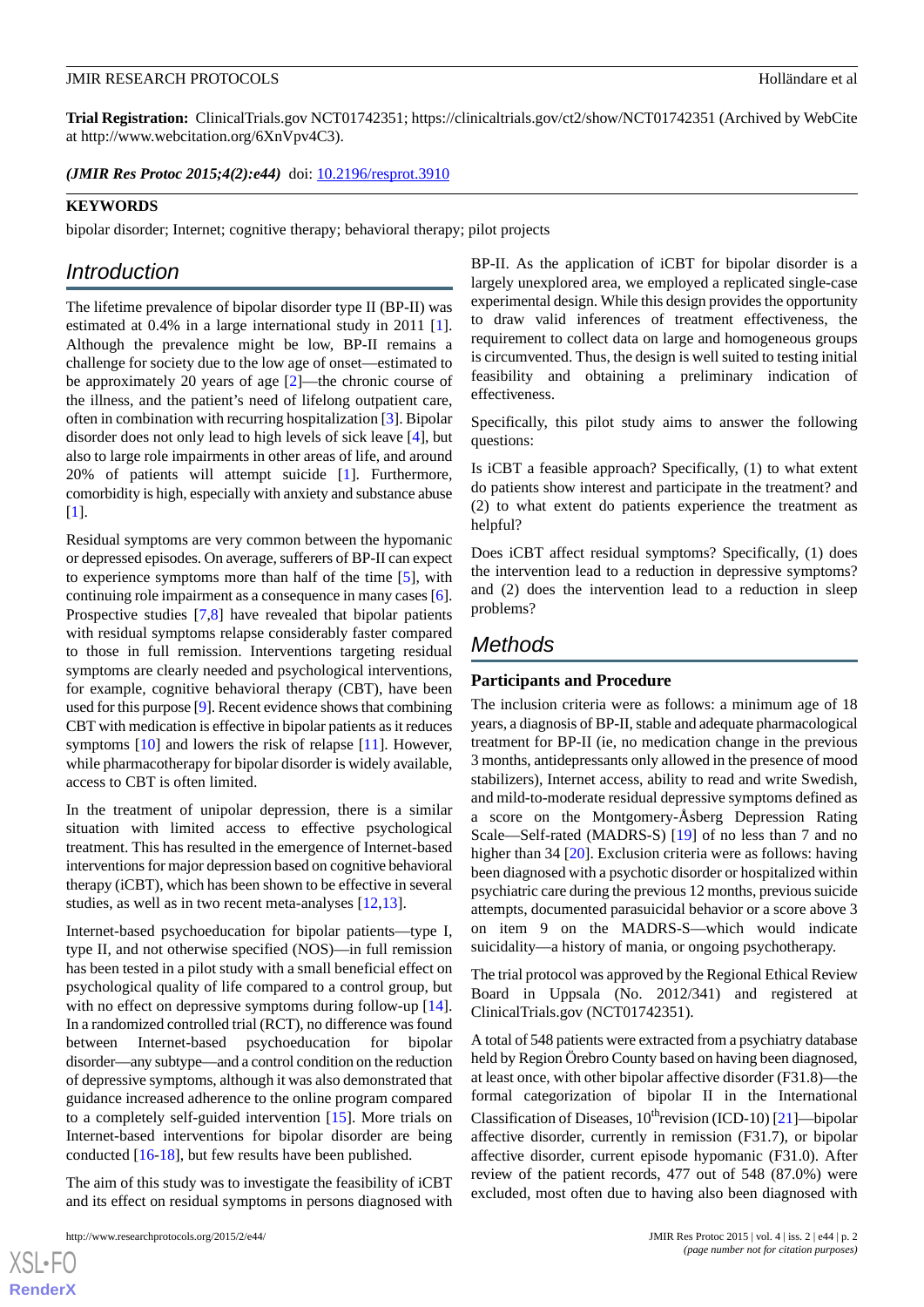bipolar disorder type I (BP-I) at some point, a documented manic episode, or lack of a clear record entry where a psychiatrist had diagnosed the patient with BP-II. Letters were sent to the remaining 71 patients out of 548 (13.0%) with information about the study, and 18 out of 71 (25%) expressed an interest for further assessment. During a telephone interview, the patients were asked about Internet access and whether their language skills were sufficient for participation, at which time they had an opportunity to raise questions about the project. Those who provided consent received instructions about filling out the MADRS-S on the study website by logging on with a username and password. Their current medication was also assessed by a psychiatrist (MH) to ensure that it was stable and adequate for BP-II. Of the 18 patients, 5 (28%) were excluded due to recent changes of medication and 1 (6%) due to an inadequately high dosage of benzodiazepine. Of the 18 patients, 7 (39%) fulfilled the criteria and were given instructions to start a 3-week baseline assessment. During the baseline assessment, 3 patients of the 7 (43%) withdrew from further participation. The reasons given for dropping out were as follows: lack of time, lack of energy, and prioritizing the care for an ill family member. The remaining 4 patients out of 7 (57%) started the intervention and their data is presented in this article. After baseline, the 6-week intervention period began during which the patients worked with the treatment modules. Patients could communicate with a personal therapist throughout the treatment via secure emails. Therapist contact was typically used for support and for clarifying interventions, as well as for feedback on homework. The therapists also prompted patients who were inactive. [Table 1](#page-2-0) shows the characteristics of the patients at the baseline assessment.

<span id="page-2-0"></span>**Table 1.** Patient characteristics at baseline.

| Patient<br>number | Age in<br>years | Gender | Medication                                                                                            | MADRS-S <sup>a</sup> | Duration of BD-<br>$II^{\text{b}}$ in years |
|-------------------|-----------------|--------|-------------------------------------------------------------------------------------------------------|----------------------|---------------------------------------------|
|                   | 66              | Female | valproate, olanzapine <sup>c</sup> , fluoxetine, zopiclone (prn <sup>d</sup> )                        | 19                   | 14                                          |
| 2                 | 31              | Female | aripiprazole, duloxetine, propiomazine (prn), zolpidem (prn), levothyroxine                           | 11                   | 6                                           |
| 3                 | 49              | Female | lithium sulfate, melatonin, levothyroxine, orlistat                                                   | 12                   | 31                                          |
| $\overline{4}$    | 49              | Male   | valproate, lamotrigine, olanzapine <sup>c</sup> , venlafaxine                                         | 8                    | 8                                           |
| $5^e$             | 24              | Female | lamotrigine, olanzapine <sup>c</sup> , sertraline                                                     | 18                   | 2                                           |
| $6^e$             | 32              | Female | lamotrigine, fluoxetine, pregabalin, oxazepam (prn), zopiclone (prn), ac-<br>etaminophen, pramipexole | 20                   | 3                                           |
| $\tau$ e          | 56              | Female | lithium sulfate, propiomazine                                                                         | 10                   | 30                                          |

<sup>a</sup>score on the Montgomery-Åsberg Depression Rating Scale—Self-rated (MADRS-S) at baseline screening

byears since first diagnosed with bipolar disorder type II (BD-II)

<sup>c</sup>The Olanzapine dosage for patient 1 was 5 mg hs (at bedtime), and for patients 4 and 5 was only 2.5 mg hs, thus hardly interfering with daytime cognition

d prn: as needed

<span id="page-2-1"></span><sup>e</sup>patients 5, 6, and 7 dropped out during baseline

# **Design**

A replicated single-case experimental design was used with a 3-week baseline period and a 6-week treatment period. The 4

participants functioned as their own control group in this design and the primary analysis was a visual comparison of the scores during baseline and treatment (see [Figure 1\)](#page-2-1).

Figure 1. An overview of the study design. SCR: initial screening (MADRS-S), PRE: pretest (BDI-II, PTQ, WSAS), Baseline: baseline assessment with weekly ratings (MADRS-S, ISI), Treatment: intervention phase comprising assessment with weekly ratings (MADRS-S, ISI), POST: posttest (BDI-II, PTQ, WSAS, patient evaluation).



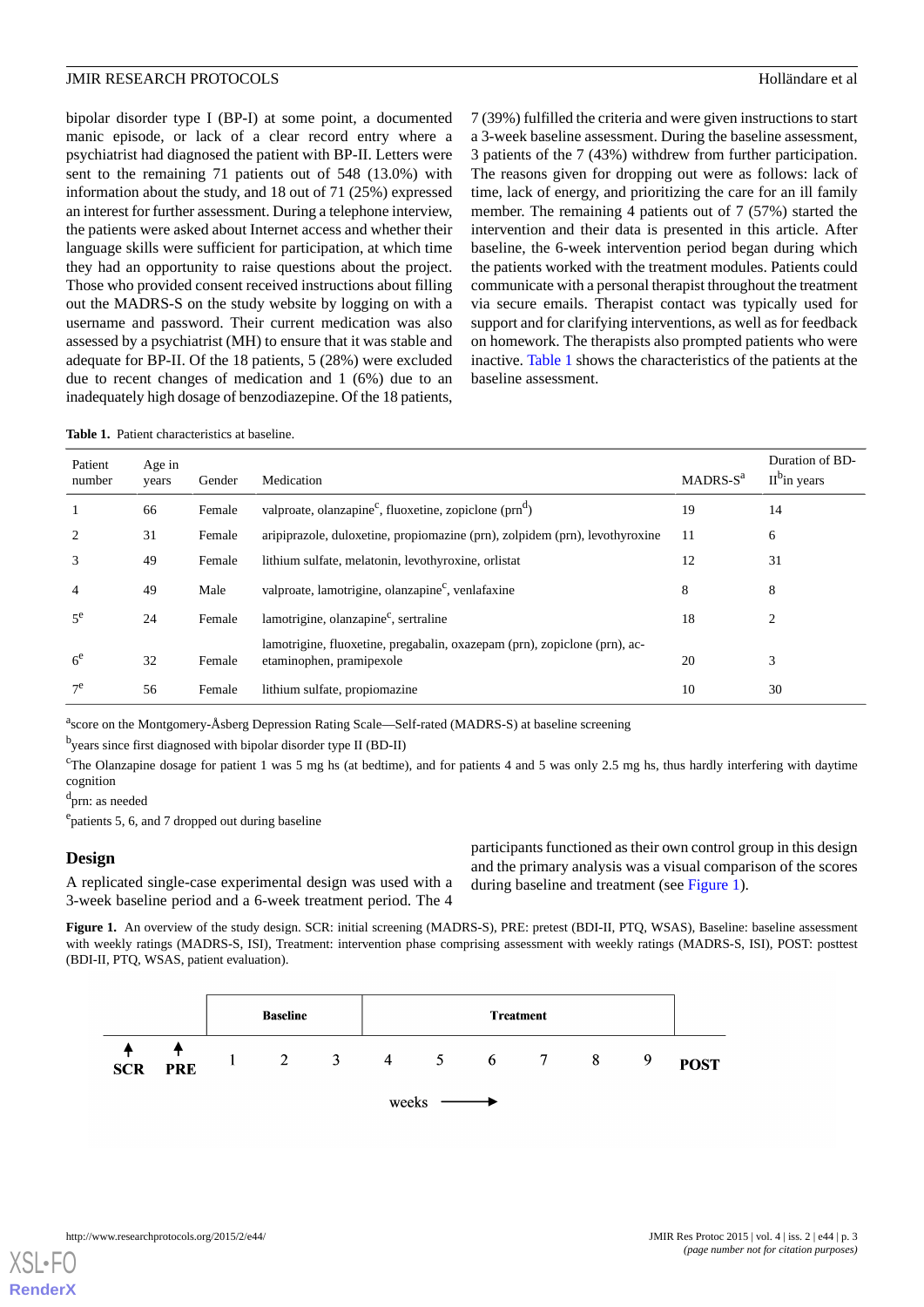#### **Measures**

The primary outcome (ie, depressive symptoms) was measured by an Internet-based version of the Montgomery-Åsberg Depression Rating Scale—Self-rated [[19\]](#page-12-4) on a weekly basis during the baseline period and the treatment phase. The MADRS-S is a 9-item self-report measure that generates a total score from 0 to 54, with higher scores indicating more severe depressive symptoms. It has good internal consistency*,* for instance, a Cronbach alpha of .84 [\[22](#page-12-7)]*,* and has been validated for online use [[23\]](#page-12-8). Item 9 was employed to detect suicidality. When using this Internet-based version, the respondent sees 1 item per frame but can go back and change previous answers until the last question is answered. Only one alternative can be chosen per item and it is not possible to skip items.

The Beck Depression Inventory—Second Edition (BDI-II) [\[24](#page-12-9)] was employed to measure depressive symptoms before and after treatment. The BDI-II is a 21-item self-report measure that was used as a complement to the MADRS-S. The instrument's psychometric properties have been shown to be very good [\[25](#page-12-10)] and it has been validated for online use [\[23](#page-12-8)].

The Insomnia Severity Index (ISI) [\[26](#page-12-11)] was employed weekly to measure the severity and impact of sleeping problems. It is a 7-item self-report measure with excellent internal consistency and generates a score between 0 and 28 [\[27](#page-12-12)].

The Work and Social Adjustment Scale (WSAS) [\[28](#page-12-13)] was employed to measure the level of functioning of the participating patients. This 5-item self-report measure was administered before and after treatment.

The Perseverative Thinking Questionnaire (PTQ) [\[29](#page-12-14)] is a 15-item self-report instrument that was used to assess repetitive negative thinking before and after treatment. The internal consistency has been shown to be excellent [\[29](#page-12-14)].

The Affective Self-Rating Scale (AS-18) for manic, depressive, and mixed states is an 18-item self-report measure with very good internal consistency [\[30](#page-12-15)]. It is divided into two subscales—depressive and (hypo)manic—and in this study we used the subscale that measures mania by means of 9 items with a score ranging from 0 to 36 in order to detect any deterioration into manic episodes.

Patient satisfaction was measured by the question "How satisfied are you with the treatment?" Answers were given on a 5-point scale from "Very dissatisfied" (1) to "Very satisfied" (5). The perceived helpfulness of the modules in the treatment was rated by the patients on a 5-point scale from "Unhelpful" (1) to "Very helpful" (5). The patient also rated if, and how much, their problems had decreased during treatment using a 5-point scale from "Not at all" (1) to "Very much" (5).

# **Intervention and Therapist Contact**

The iCBT material comprised six modules*,* one of which was to be completed every week for 6 weeks. The modules were (1) Psychoeducation, (2) Emotion regulation by behavioral activation and regularity in day-to-day life, (3) and (4) Improving sleep quality, (5) Cognitive restructuring, and (6) Long-term goals and relapse prevention. The modules contained theoretical information, treatment rationale, examples, work

 $XS$ -FO **[RenderX](http://www.renderx.com/)** sheets, and homework assignments. At the end of each module there were questions about the theoretical content, as well as homework. The patients did not gain access to the next module until they had sent written responses to their therapist. The individual module should have been seen as a chance to learn about a topic relevant to BP-II, and a chance to try and evaluate new strategies. Patients were encouraged to spend time practicing the strategies they perceived as effective, and to incorporate them into daily life so that they could continue to benefit from them after the end of treatment. The total amount of text in the modules was slightly above 30,000 words. A secure system for asynchronous emails was used for the therapist contact. It was not restricted, for instance, the participants chose the frequency of the contact. The therapists were supervised by a clinical psychologist experienced in Internet treatment, and an effort was made to be clear about the framework early in the project, for example, what the patient could expect from the therapist. This and other features of the support were inspired by supportive accountability  $[31]$  $[31]$ . There was no face-to-face contact between patients and therapists.

#### **Analyses**

In order to judge feasibility, the degree of interest in the study exhibited by eligible patients, as well as dropout rate, is described. In addition, the evaluation of the 4 participants who completed the intervention is presented. In the evaluation, patients were asked to rate satisfaction, perceived decrease of problems, and helpfulness of each module on a 5-point scale. To investigate the effectiveness of the intervention on symptoms, analyses of pre-/posttest differences in depression (BDI-II), repetitive negative thinking (PTQ), and function (WSAS) were conducted. The Reliable Change Index (RCI)—defined by Jacobson and Truax in 1991 [\[32](#page-12-17)]—was calculated to investigate whether there was a reliable difference between depression, repetitive thinking, and function scores before and after the intervention period. For this calculation, the standard deviation and test/retest reliability of the BDI-II, the PTQ, and the WSAS were obtained from previous research [[28](#page-12-13)[,29](#page-12-14),[33\]](#page-12-18). The weekly scores measuring depressive symptoms (MADRS-S), sleep problems (ISI), and symptoms of (hypo)mania (AS-18) across baseline (3 weeks) and treatment (6 weeks) were graphically displayed, and visual analyses conducted, in order to detect differences in levels and trends between baseline and treatment [[34\]](#page-12-19). For the primary outcome (MADRS-S) the mean of each phase—baseline and treatment—was calculated and marked on the graph as a dashed horizontal line.

# *Results*

#### **Treatment Feasibility**

# *To What Extent Do Patients Show Interest and Participate in the Treatment?*

As described under Participants and Procedure in the Methods section, 71 patients were invited to participate in the study based on initial screening of patient records. Of these*,* 18 (25%) responded and exhibited an interest in participating in the treatment. Of the 18 patients, 3 (17%) subsequently withdrew from the study and 8 (44%) were excluded with reference to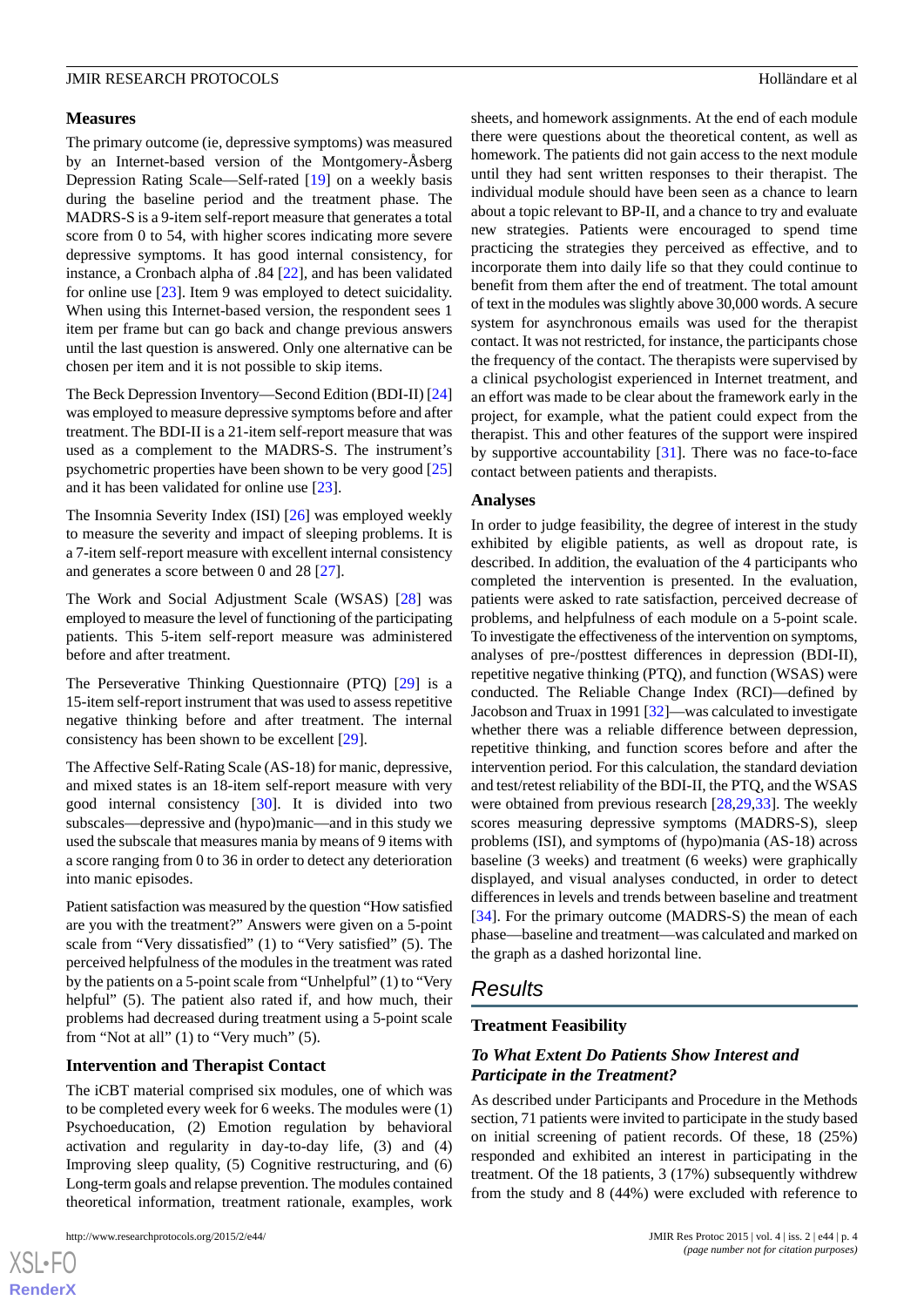the predefined exclusion criteria. Of the 18 patients, 7 (39%) were thus offered participation in the study, of whom 3 (43%) dropped out during baseline assessment or before the start of the intervention. Of the 7 patients, 4 (57%) started the treatment and all of them participated during the full intervention period of 6 weeks. Patients 1 and 3 completed all six modules. Patient 4 completed four of the modules and started the fifth. Patient 2 completed the first module and started the second.

# *To What Extent Did the Participants Experience the Treatment as Helpful?*

The 4 patients who participated filled out a treatment satisfaction evaluation form at the end of the treatment period. [Table 2](#page-5-0) presents the results of their evaluations.

As can be seen in [Table 2,](#page-5-0) patient 1 was very satisfied with the treatment, patient 4 was fairly satisfied, and patients 2 and 3 were neither satisfied nor dissatisfied. Patient 1 stated that her problem decreased very much as a result of the treatment. Patients 3 and 4 reported that their problems decreased a little, while patient 2 stated that her problems did not decrease at all. Patient 1 experienced all modules as very helpful. Patient 4 perceived modules 3 and 4—sleep modules—as very helpful and the other modules as fairly helpful. Patient 3 experienced modules 3 and 4 as fairly helpful and the other modules as neither helpful nor unhelpful, or fairly unhelpful. Patient 2 experienced modules 1 and 2 as fairly helpful—the only modules that patient 2 received.

In summary, 25% (18/71) of patients who were invited to participate in the study reported interest. The participants who completed more than four modules felt that their problems decreased a little, or largely, as a result of the treatment. All participants found that some or all of the modules were fairly, or very, helpful.

# **Treatment Effect**

# *Can Any Symptom Change Be Observed in the Weekly Self-Reports?*

The weekly ratings of depressive symptoms (MADRS-S), symptoms of (hypo)mania (AS-18), and insomnia (ISI) for the 4 patients are discussed in the following sections, and illustrated in the following Figures.

## *Patient 1*

The weekly MADRS-S ratings showed that patient 1 had an average of 9.25 (SD 4.79) points during the 3-week baseline period and 4.7 (SD 3.7) points during treatment. During the baseline period, the scores were in a subclinical range on three of the four occasions and in the range of mild depression—value of 16—on one occasion. During treatment, all scores were at a subclinical level and the last two measurement occasions revealed a very low presence to complete absence of depressive symptoms. Both phase averages were within the range of subclinical depressive symptoms. Visually, a difference in level between the phases could be inferred. The change was gradual, indicating a long latency. For patient 1, the averages of the weekly sleep problem scores were the same—6.3 points—during the baseline period (SD 2.3) and the treatment phase (SD 4.0). The visual analysis showed a stable baseline with scores within the subclinical range. A slight increase in perceived sleep problems occurred in connection with the first week of treatment and then decreased continuously during subsequent weeks. Symptoms of hypomania were for the most part in the subclinical range, but on two occasions in the area a hypomanic episode might have been suspected for patient 1, but the symptoms soon returned to a subclinical level. [Figure 2](#page-7-0) shows the weekly estimates by patient 1 for all symptoms.

# *Patient 2*

For patient 2, the average of the weekly scores of depressive symptoms (MADRS-S) was 7.75 (SD 4.20) points during the baseline period and 6.2 (SD 2.6) points during treatment. The baseline scores were in a subclinical range on three of the four occasions, and in the range of mild depression on one occasion—value of 14. During the treatment phase, all ratings of depressive symptoms were on a subclinical level. For patient 2, the averages of the weekly insomnia symptom scores were the same—13 points—during both the baseline period (SD 2.4) and the treatment phase (SD 3.0). During baseline, the scores were within the subclinical range, except for the first measurement where the value indicated clinically significant insomnia (ie, intermediate). During treatment, the scores varied between subclinical and clinically significant insomnia (ie, intermediate). The AS-18—symptoms of hypomania—scores were low during the whole study for patient 2, indicating no problems with hypomania or mania. [Figure 3](#page-8-0) shows the weekly estimates by patient 2 for all symptoms.

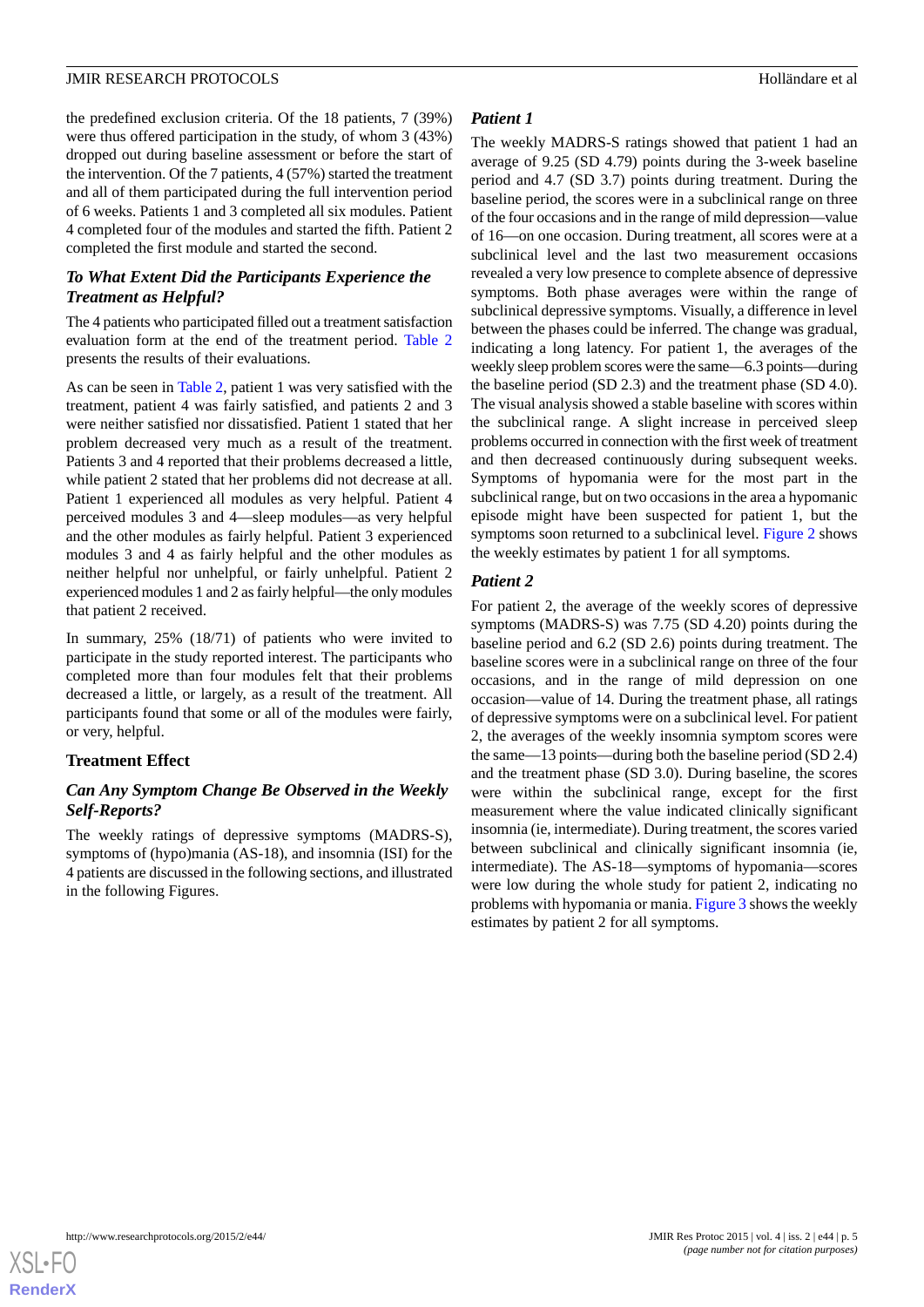# **JMIR RESEARCH PROTOCOLS** Holländare et al

<span id="page-5-0"></span>**Table 2.** Results from the patient evaluation form distributed after completion of the intervention period.

| Evaluation categories and responses   |                                    | Patients             |
|---------------------------------------|------------------------------------|----------------------|
| <b>Treatment satisfaction</b>         |                                    |                      |
|                                       | Very dissatisfied                  |                      |
|                                       | Fairly dissatisfied                |                      |
|                                       | Neither satisfied nor dissatisfied | Patient 2, Patient 3 |
|                                       | Fairly satisfied                   | Patient 4            |
|                                       | Very satisfied                     | Patient 1            |
| Perceived problem decrease            |                                    |                      |
|                                       | Not at all                         | Patient 2            |
|                                       | A little                           | Patient 3, Patient 4 |
|                                       | Some                               |                      |
|                                       | A lot                              |                      |
|                                       | Very much                          | Patient 1            |
| Perceived helpfulness of module 1 a,b |                                    |                      |
|                                       | Unhelpful                          |                      |
|                                       | Fairly unhelpful                   |                      |
|                                       | Neither helpful nor unhelpful      | Patient 3            |
|                                       | Fairly helpful                     | Patient 2, Patient 4 |
|                                       | Very helpful                       | Patient 1            |
| Perceived helpfulness of module 2     |                                    |                      |
|                                       | Unhelpful                          |                      |
|                                       | Fairly unhelpful                   |                      |
|                                       | Neither helpful nor unhelpful      | Patient 3            |
|                                       | Fairly helpful                     | Patient 2, Patient 4 |
|                                       | Very helpful                       | Patient 1            |
| Perceived helpfulness of module 3     |                                    |                      |
|                                       | Unhelpful                          |                      |
|                                       | Fairly unhelpful                   |                      |
|                                       | Neither helpful nor unhelpful      |                      |
|                                       | Fairly helpful                     | Patient 3            |
|                                       | Very helpful                       | Patient 1, Patient 4 |
| Perceived helpfulness of module 4     |                                    |                      |
|                                       | Unhelpful                          |                      |
|                                       | Fairly unhelpful                   |                      |
|                                       | Neither helpful nor unhelpful      |                      |
|                                       | Fairly helpful                     | Patient 3            |
|                                       | Very helpful                       | Patient 1, Patient 4 |
| Perceived helpfulness of module 5     |                                    |                      |
|                                       | Unhelpful                          |                      |
|                                       | Fairly unhelpful                   | Patient 3            |
|                                       | Neither helpful nor unhelpful      |                      |
|                                       | Fairly helpful                     | Patient 4            |

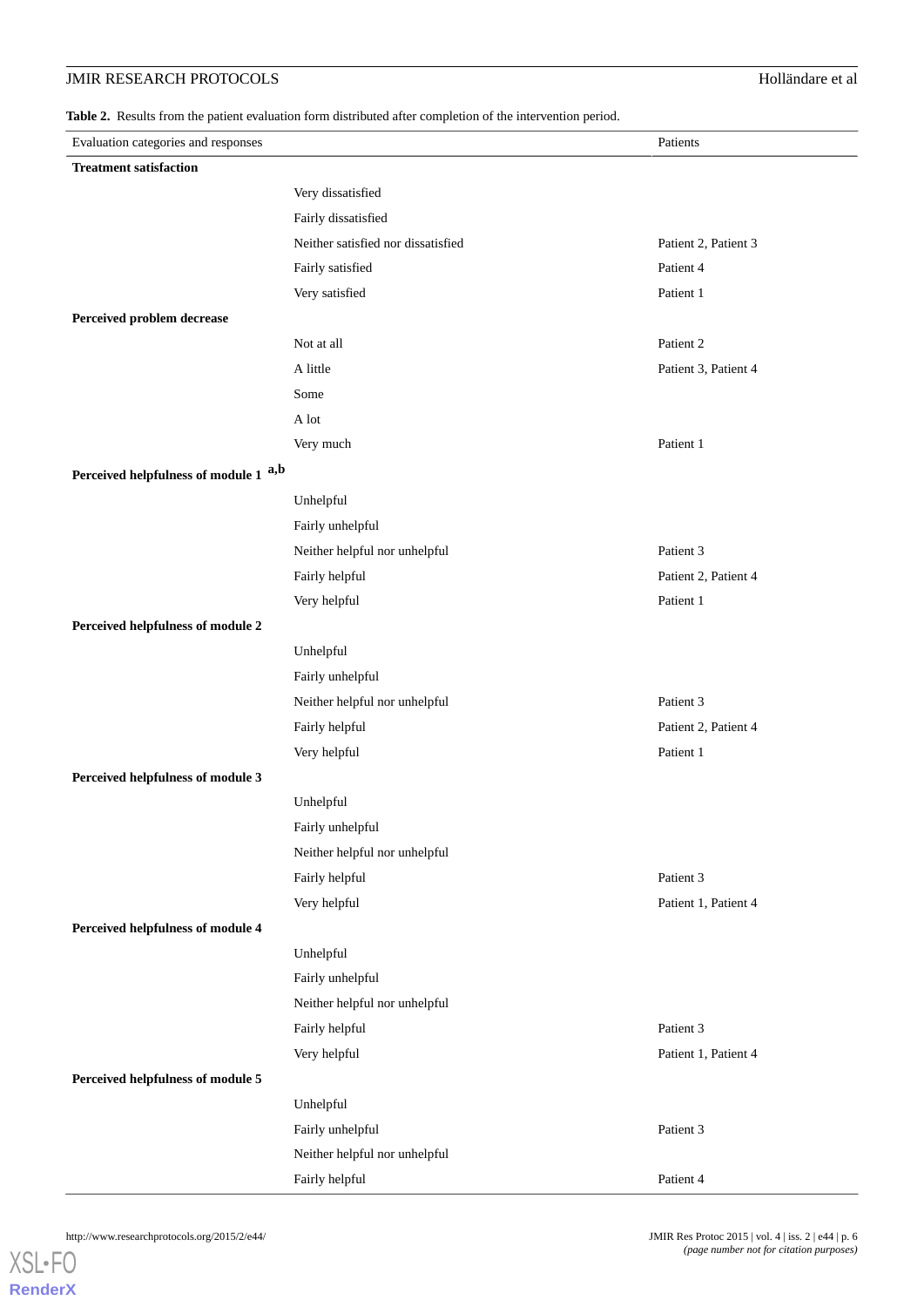# **JMIR RESEARCH PROTOCOLS** Holländare et al

| Evaluation categories and responses | Patients                      |           |
|-------------------------------------|-------------------------------|-----------|
|                                     | Very helpful                  | Patient 1 |
| Perceived helpfulness of module 6   |                               |           |
|                                     | Unhelpful                     |           |
|                                     | Fairly unhelpful              |           |
|                                     | Neither helpful nor unhelpful | Patient 3 |
|                                     | Fairly helpful                |           |
|                                     | Very helpful                  | Patient 1 |

<sup>a</sup>Patient 2 only received modules 1 and 2.

<sup>b</sup>Patient 4 only received modules 1 to 5.

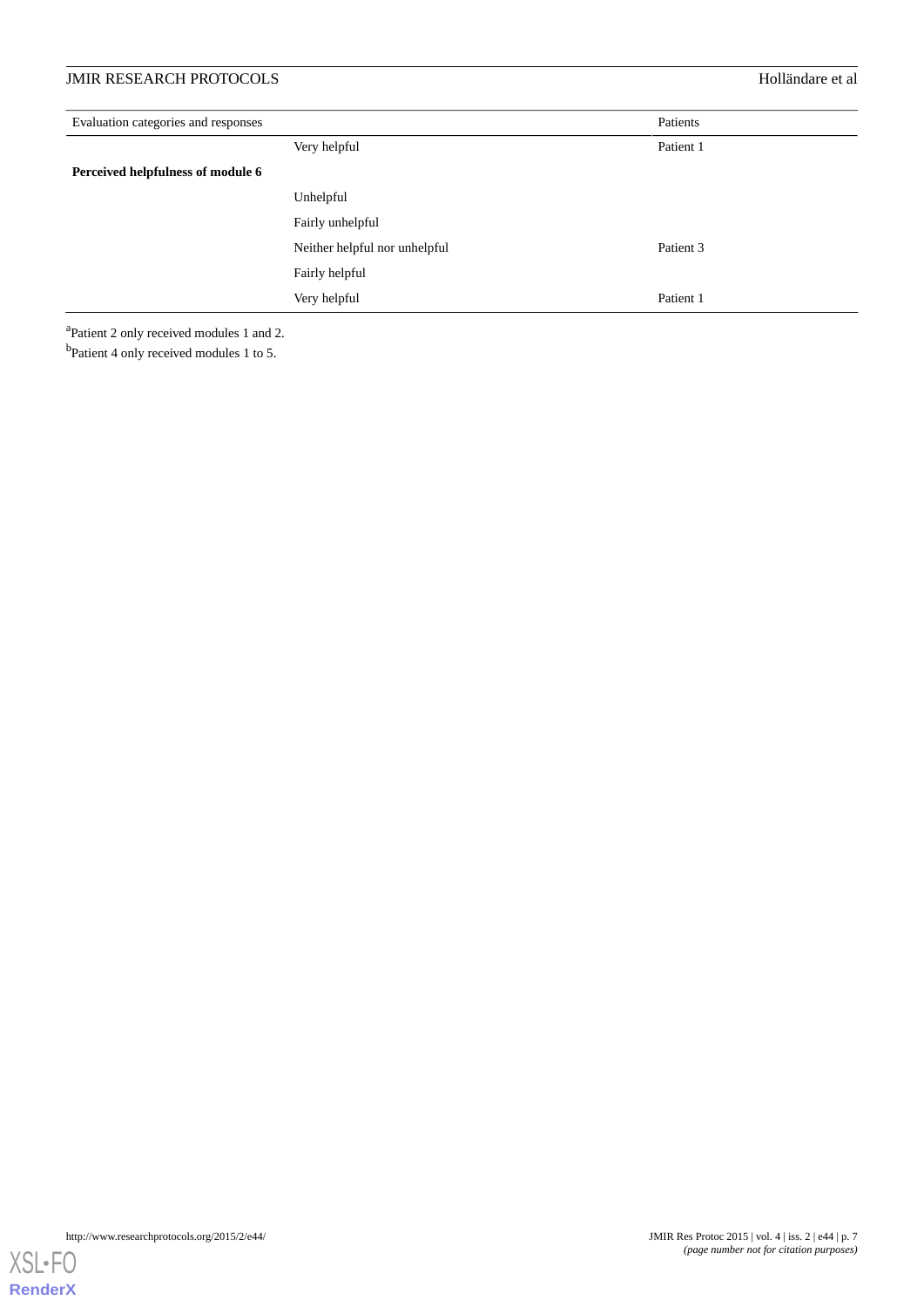<span id="page-7-0"></span>**Figure 2.** Weekly ratings of depressive symptoms (MADRS-S, maximum score is 54 points), symptoms of (hypo)mania (AS-18, maximum score for mania section is 36), and insomnia (ISI, maximum score is 28 points) for patient 1. The vertical line marks the start of the intervention period. Dashed blue lines indicate the mean level of depressive symptoms (MADRS-S) during the baseline period and the treatment phase.





**[RenderX](http://www.renderx.com/)**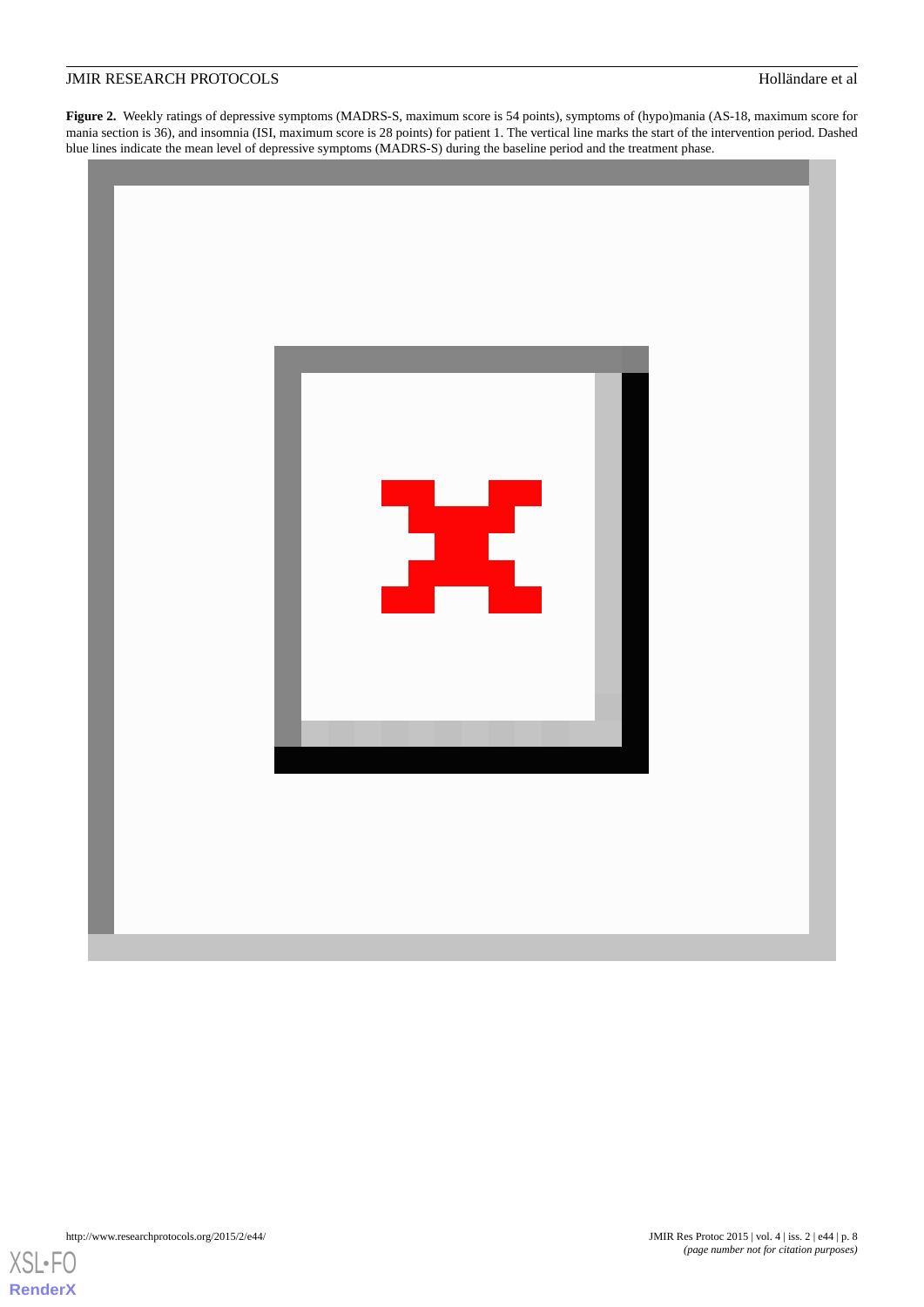<span id="page-8-0"></span>**Figure 3.** Weekly ratings of depressive symptoms (MADRS-S, maximum score is 54 points), symptoms of (hypo)mania (AS-18, maximum score for mania section is 36), and insomnia (ISI, maximum score is 28 points) for patient 2. The vertical line marks the start of the intervention period. Dashed blue lines indicate the mean level of depressive symptoms (MADRS-S) during the baseline period and the treatment phase.



# *Patient 3*

[XSL](http://www.w3.org/Style/XSL)•FO **[RenderX](http://www.renderx.com/)**

For patient 3, the average of the weekly ratings of depressive symptoms was 12.25 (SD 2.10) points during the baseline period and 17.2 (SD 2.3) points during treatment. Visually, there was a change between phases*,*suggesting a higher level of depressive symptoms during treatment. During the baseline period, the scores were in the mild depression range on three of the four occasions and on a subclinical level on one occasion. During treatment, most values were within the mild depression range,

but one value—value of 21—reached the limit of moderate depression. For patient 3, the averages of the weekly ratings of insomnia symptoms were almost identical—7.5 (SD 4.4) during the baseline period and 7.0 (SD 2.8) during treatment. These ratings were within the subclinical range during both the baseline and the treatment phase. The hypomania symptom ratings showed an increasing trend during the baseline period and the treatment phase, and at one point they were clinically significant, but returned quickly to a subclinical level. [Figure 4](#page-9-0) shows the weekly estimates by patient 3 for all symptoms.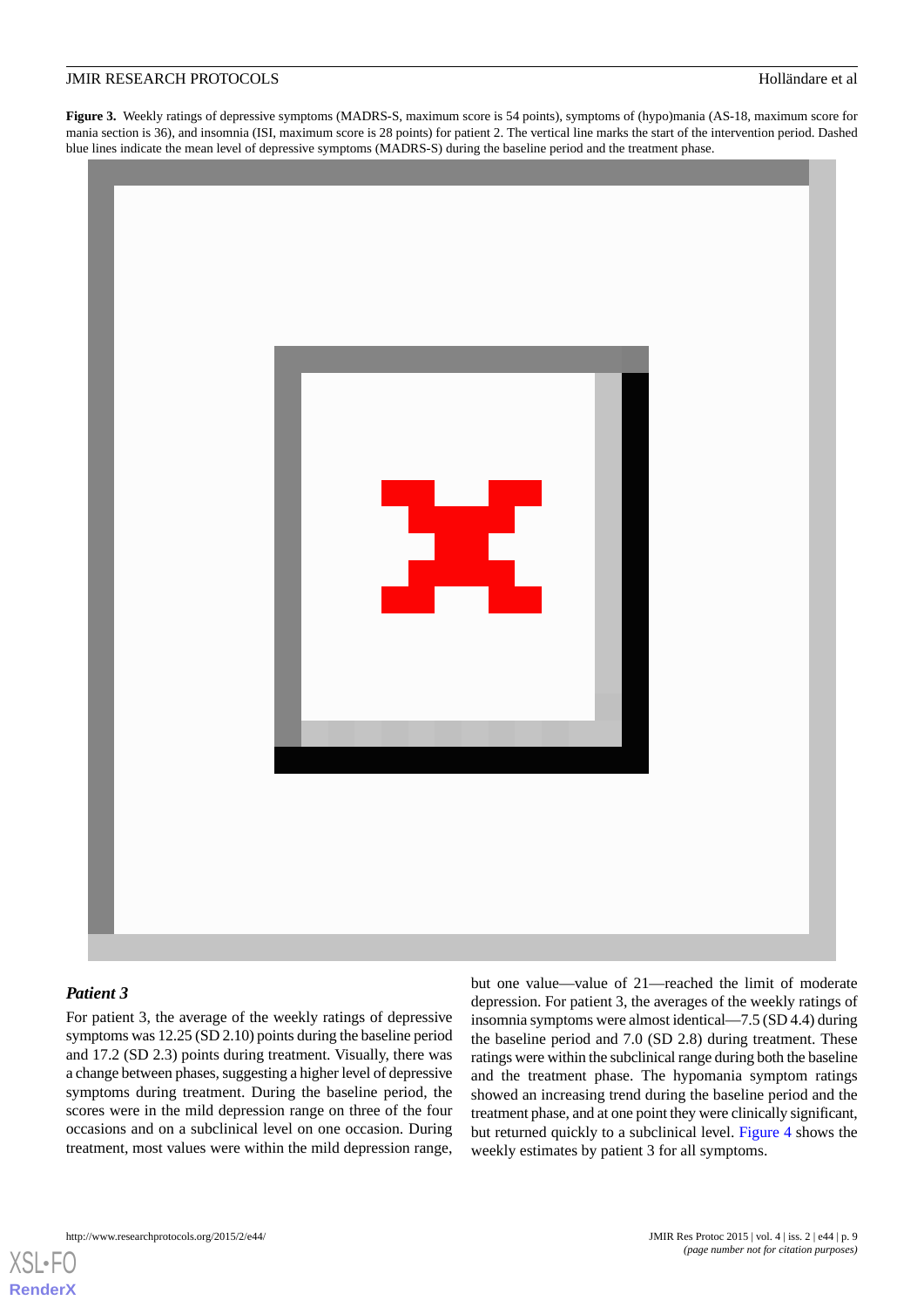<span id="page-9-0"></span>**Figure 4.** Weekly ratings of depressive symptoms (MADRS-S, maximum score is 54 points), symptoms of (hypo)mania (AS-18, maximum score for mania section is 36), and insomnia (ISI, maximum score is 28 points) for patient 3. The vertical line marks the start of the intervention period. Dashed blue lines indicate the mean level of depressive symptoms (MADRS-S) during the baseline period and the treatment phase.



# *Patient 4*

<span id="page-9-1"></span>For patient 4, the average of the weekly ratings of depressive symptoms was 13.0 (SD 5.8) points during the baseline period and 10.8 (SD 4.6) points during treatment. The visual analysis showed a relatively high degree of fluctuation in both phases, making it difficult to draw conclusions regarding a change in level. During the baseline period, the ratings fluctuated between subclinical symptoms, mild depression*,* and moderate depression. During the treatment phase, the ratings varied between subclinical symptoms and mild depressive symptoms. For patient 4, the average of the weekly insomnia ratings (ISI) was 7.5 (SD 2.4) points during the baseline period and 6.7 (SD 2.8) during the treatment. The AS-18—symptoms of hypomania—ratings were low during the whole study for patient 4, indicating no problem with hypomania or mania. [Figure 5](#page-9-1) shows the weekly estimates by patient 4 for all symptoms.

**Figure 5.** Weekly ratings of depressive symptoms (MADRS-S, maximum score is 54 points), symptoms of (hypo)mania (AS-18, maximum score for mania section is 36), and insomnia (ISI, maximum score is 28 points) for patient 4. The vertical line marks the start of the intervention period. Dashed blue lines indicate the mean level of depressive symptoms (MADRS-S) during the baseline period and the treatment phase.

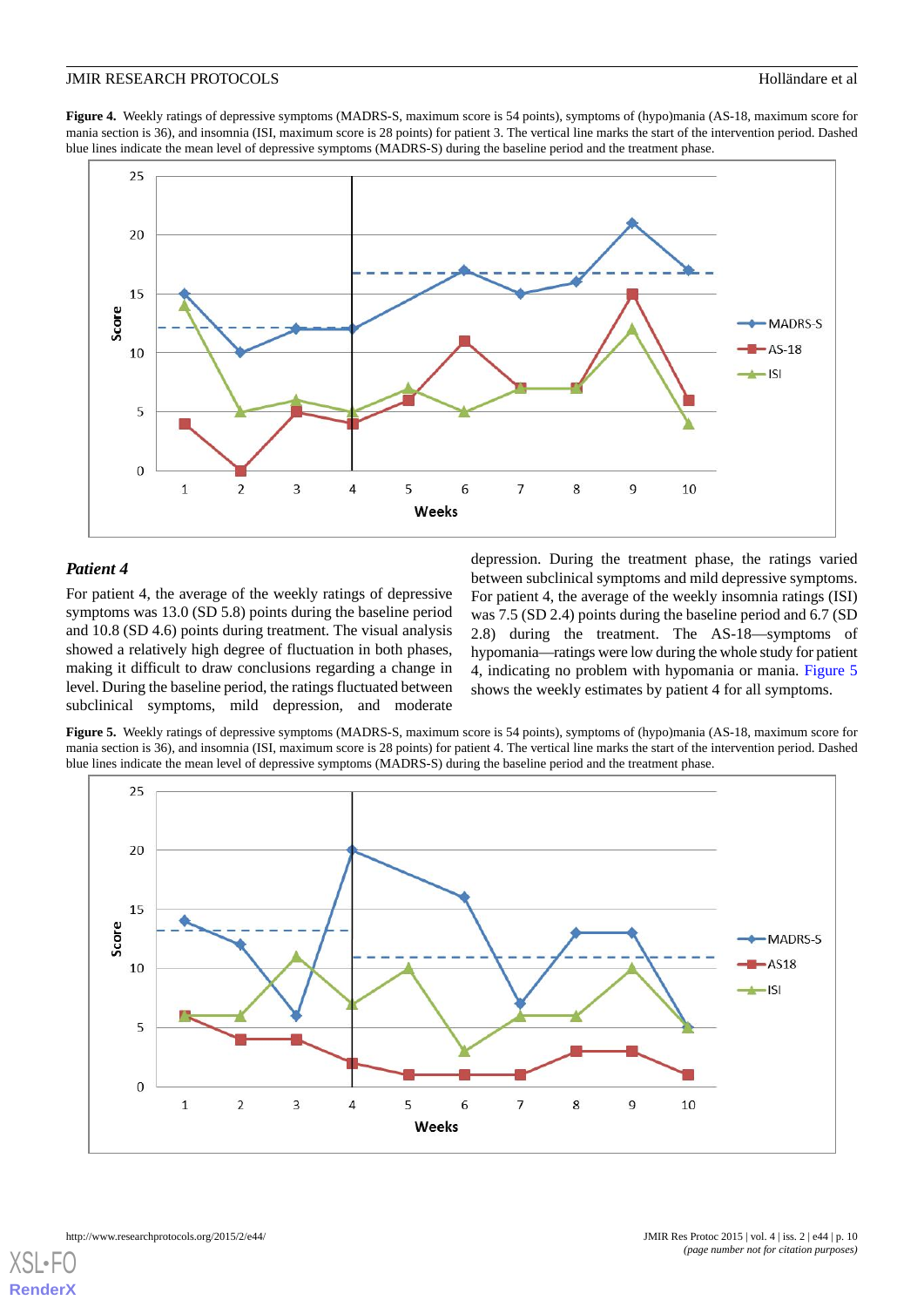### *Pre-/Posttest Evaluations for All Patients*

[Table 3](#page-10-0) presents the patients' pre-/posttest ratings of depressive symptoms (BDI-II), repetitive negative thinking (PTQ), and

| Patient number | Evaluation of symptoms |                   |                  |                  |                     |              |                  |                  |            |      |              |                  |
|----------------|------------------------|-------------------|------------------|------------------|---------------------|--------------|------------------|------------------|------------|------|--------------|------------------|
|                | Depression             |                   |                  |                  | Repetitive thinking |              |                  |                  | Function   |      |              |                  |
|                | $(BDI-II)a$            |                   |                  |                  | $(PTQ)^b$           |              |                  |                  | $(WSAS)^c$ |      |              |                  |
|                | $Pre^d$                | Post <sup>d</sup> | RCI <sup>e</sup> | $\overline{P}$   | Pre                 | Post         | RCI              | $\boldsymbol{P}$ | Pre        | Post | <b>RCI</b>   | $\boldsymbol{P}$ |
| 1              | 12                     | $\Omega$          | $-2.52$          | .01 <sup>T</sup> | 33                  | $\mathbf{0}$ | $-4.20$          | < 0.001          | 20         | 24   | 0.35         | .73              |
| 2              | 10                     |                   | $-1.89$          | .06              | 24                  | 13           | $-1.40$          | .16              | 14         | 14   | $\mathbf{0}$ |                  |
| 3              | 20                     | 25                | 1.05             | .29              | 10                  | 10           | $\boldsymbol{0}$ |                  | 15         | 26   | 0.97         | .33              |
| $\overline{4}$ | 9                      | 6                 | $-0.63$          | .53              | 39                  | 34           | $-.64$           | .52              | 11         | -6   | $-0.44$      | .66              |

<span id="page-10-0"></span>**Table 3.** Pre-/posttest evaluation on BDI-II, PTQ, and WSAS.

<sup>a</sup>As compared to bipolar patients (n=34) as reported in Beck et al [\[33\]](#page-12-18), Beck Depression Inventory—Second Edition (BDI-II).

 $<sup>b</sup>$ As compared to depressed patients (n=45) as reported in Ehring et al [\[29](#page-12-14)], Perseverative Thinking Questionnaire (PTQ).</sup>

 $c$ As compared to mild to moderately depressed patients (n=382) as reported in Mundt et al [[28](#page-12-13)], Work and Social Adjustment Scale (WSAS).

<sup>d</sup>Pretest value (Pre), posttest value (Post)

<sup>e</sup>Reliable Change Index (RCI)

f Significant values are shown in italics (*P*<.05).

# *Discussion*

#### **Principal Findings**

The results of this study indicate that for some individuals with BP-II, iCBT can lead to a decrease in depressive symptoms. Our results also revealed that there is an interest in Internet-based CBT on the part of such patients. Module completion was fairly high in 3 out of 4 cases, and the patients mostly rated the treatment modules as fairly or very helpful. On the whole, the patients who initiated iCBT were satisfied with, or neutral toward, the treatment. Of the patients, 1 reported that her problems did not decrease at all, but she only completed one module. Of the patients, 2 felt that their problems had decreased a little and 1 felt that the problems had decreased very much*.* Entering treatment was perceived as too demanding under current life circumstances by the 3 patients who dropped out during the baseline assessment. As there was interest in the treatment, and module completion was fairly high, we deem the feasibility of the treatment to be acceptable.

CBT has previously had a favorable outcome among bipolar patients when delivered face-to-face [\[35](#page-12-20)]. This study indicates that the intervention can also be effectively administered via the Internet. However, the results should be replicated in larger studies, and if found to be efficacious it could improve access to psychological treatment for many patients with a serious mental condition. We are not aware of any previous research on iCBT for BP-II, thus this study clearly adds to the knowledge about Internet-based CBT and future possibilities for treating the disorder. A study on Internet treatment of bipolar disorder type I and type II has been published recently with positive results [\[36](#page-12-21)]. Lauder et al found that 48% of their participants completed all the modules, which is similar to the adherence in this study.

There were some seemingly contradictory results in our study in that patients were fairly satisfied with the intervention and considered the modules helpful, but at the same time 3 out of 4 individuals perceived little or no reduction of their problems. One explanation could be that symptom reduction is not the only outcome desired by patients*,* which is in line with the findings from a qualitative study on an Internet-based intervention for bipolar disorder [\[37](#page-12-22)]. The researchers found that learning to live with bipolar disorder (ie, experience, knowledge, and skills) was just as important for some participants as reduced symptoms. The participants actually considered these two goals intertwined in creating a good quality of life.

function (WSAS). Between the pre- and posttest ratings, patient 1 exhibited a reliable change on the BDI-II and the PTQ, while patients 2, 3, and 4 did not exhibit any significant changes

between pre- and posttest ratings.

Somewhat surprisingly, there was almost no effect on sleep problems during treatment in the 4 patients, which is in contrast to an earlier study demonstrating the effect of iCBT on insomnia [[38\]](#page-13-0). However, the patients in this study suffered from BP-II and, thus, had a more severe psychopathology. In addition, their levels of sleep disturbance were rather low from the outset in most cases, and the treatment duration was only 6 weeks. Perhaps more comprehensive treatment material about sleep is necessary to improve the effect.

By communicating with the patients, we gained the impression that the treatment may need some alterations. First, we think that its duration should be longer to allow the patient more time to perform the exercises in the modules. This would also be more in line with other treatments for unipolar depression and anxiety*,* which often comprise 10 to 12 weeks [\[39](#page-13-1)[,40](#page-13-2)]. There are also indications that it takes time to establish and maintain behavior change in patients with bipolar disorder [[41\]](#page-13-3). A module about pharmacological treatment and side effects could have been included. Such a module was pilot-tested during development of an Internet-based psychoeducational

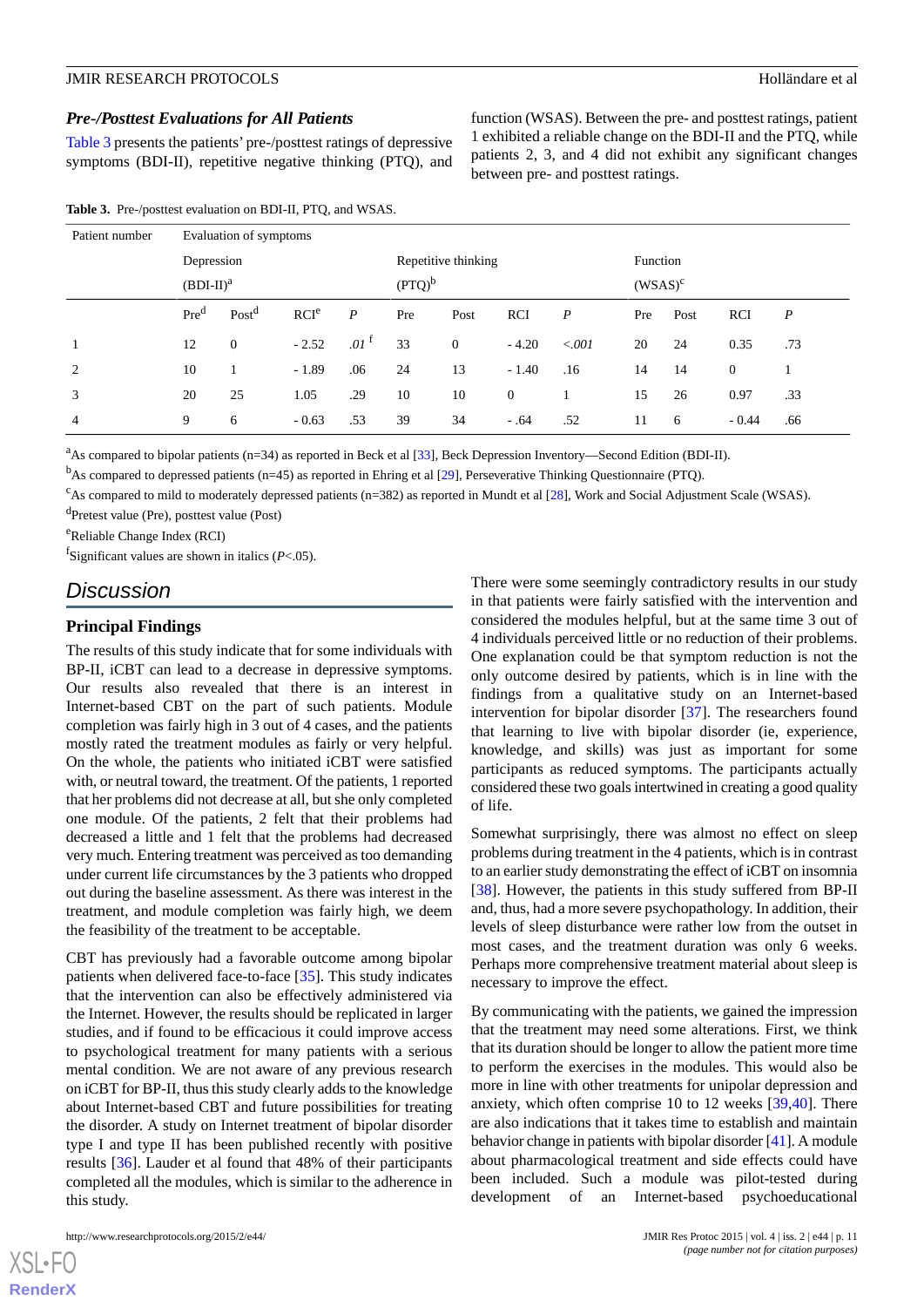intervention for bipolar disorder by Latalova et al and received a great deal of interest from patients [\[41](#page-13-3)]. Perhaps the modules about sleep would have had a greater impact if the therapists had monitored the ISI ratings more closely and used them actively in their feedback to the patients. A module could also be included that systematically aims to involve a next of kin in the treatment.

# **Limitations**

A few limitations should be acknowledged. First, as there was no follow-up we were unable to obtain knowledge of symptom levels during the time period after the treatment. Second, we included few patients and some dropped out, therefore, our results cannot be generalized to all individuals who suffer from BP-II. Third, we relied on diagnoses from patient records instead of diagnosing the patients ourselves. This makes it likely that not all of them were diagnosed using the same (ie, standardized) procedure, although on the other hand the cases are likely to be representative in severity of patients with BP-II in a clinical

setting. A strength of the study is, therefore, ecological validity as well as the fact that we used patient-rated outcome of depressive symptoms. The risk of an allegiance effect is reduced compared to clinician-rated outcome. Another strength is that the self-report measures of depressive symptoms have been validated for online use. However, complementary objective measures could have increased reliability.

More studies on this treatment are necessary. An experimental design could be used to assess the relative efficacy of the Internet-based intervention by comparing it with an established form of therapy (eg, group CBT). A study with a larger sample could possibly include patients with BP-I and BP-II. A longer follow-up time is needed and relapse, as well as hospitalization, should be included as variables in future studies.

# **Conclusions**

This small pilot study showed that iCBT can have an effect on depressive symptoms in some patients with BP-II. This should be further investigated in larger studies.

# **Conflicts of Interest**

<span id="page-11-0"></span>None declared.

# **References**

- <span id="page-11-1"></span>1. Merikangas KR, Jin R, He JP, Kessler RC, Lee S, Sampson NA, et al. Prevalence and correlates of bipolar spectrum disorder in the world mental health survey initiative. Arch Gen Psychiatry 2011 Mar;68(3):241-251 [[FREE Full text](http://europepmc.org/abstract/MED/21383262)] [doi: [10.1001/archgenpsychiatry.2011.12\]](http://dx.doi.org/10.1001/archgenpsychiatry.2011.12) [Medline: [21383262](http://www.ncbi.nlm.nih.gov/entrez/query.fcgi?cmd=Retrieve&db=PubMed&list_uids=21383262&dopt=Abstract)]
- <span id="page-11-3"></span><span id="page-11-2"></span>2. Merikangas KR, Akiskal HS, Angst J, Greenberg PE, Hirschfeld RM, Petukhova M, et al. Lifetime and 12-month prevalence of bipolar spectrum disorder in the National Comorbidity Survey replication. Arch Gen Psychiatry 2007 May;64(5):543-552 [[FREE Full text](http://europepmc.org/abstract/MED/17485606)] [doi: [10.1001/archpsyc.64.5.543\]](http://dx.doi.org/10.1001/archpsyc.64.5.543) [Medline: [17485606\]](http://www.ncbi.nlm.nih.gov/entrez/query.fcgi?cmd=Retrieve&db=PubMed&list_uids=17485606&dopt=Abstract)
- <span id="page-11-4"></span>3. Fagiolini A, Forgione R, Maccari M, Cuomo A, Morana B, Dell'Osso MC, et al. Prevalence, chronicity, burden and borders of bipolar disorder. J Affect Disord 2013 Jun;148(2-3):161-169. [doi: [10.1016/j.jad.2013.02.001](http://dx.doi.org/10.1016/j.jad.2013.02.001)] [Medline: [23477848](http://www.ncbi.nlm.nih.gov/entrez/query.fcgi?cmd=Retrieve&db=PubMed&list_uids=23477848&dopt=Abstract)]
- <span id="page-11-5"></span>4. Gardner HH, Kleinman NL, Brook RA, Rajagopalan K, Brizee TJ, Smeeding JE. The economic impact of bipolar disorder in an employed population from an employer perspective. J Clin Psychiatry 2006 Aug;67(8):1209-1218. [Medline: [16965198](http://www.ncbi.nlm.nih.gov/entrez/query.fcgi?cmd=Retrieve&db=PubMed&list_uids=16965198&dopt=Abstract)]
- <span id="page-11-6"></span>5. Judd LL, Akiskal HS, Schettler PJ, Coryell W, Endicott J, Maser JD, et al. A prospective investigation of the natural history of the long-term weekly symptomatic status of bipolar II disorder. Arch Gen Psychiatry 2003 Mar;60(3):261-269. [Medline: [12622659](http://www.ncbi.nlm.nih.gov/entrez/query.fcgi?cmd=Retrieve&db=PubMed&list_uids=12622659&dopt=Abstract)]
- <span id="page-11-7"></span>6. Altshuler LL, Post RM, Black DO, Keck PE, Nolen WA, Frye MA, et al. Subsyndromal depressive symptoms are associated with functional impairment in patients with bipolar disorder: results of a large, multisite study. J Clin Psychiatry 2006 Oct;67(10):1551-1560. [Medline: [17107246](http://www.ncbi.nlm.nih.gov/entrez/query.fcgi?cmd=Retrieve&db=PubMed&list_uids=17107246&dopt=Abstract)]
- <span id="page-11-8"></span>7. De Dios C, Ezquiaga E, Agud JL, Vieta E, Soler B, García-López A. Subthreshold symptoms and time to relapse/recurrence in a community cohort of bipolar disorder outpatients. J Affect Disord 2012 Dec 20;143(1-3):160-165. [doi: [10.1016/j.jad.2012.05.047\]](http://dx.doi.org/10.1016/j.jad.2012.05.047) [Medline: [22925351\]](http://www.ncbi.nlm.nih.gov/entrez/query.fcgi?cmd=Retrieve&db=PubMed&list_uids=22925351&dopt=Abstract)
- <span id="page-11-9"></span>8. Judd LL, Schettler PJ, Akiskal HS, Coryell W, Leon AC, Maser JD, et al. Residual symptom recovery from major affective episodes in bipolar disorders and rapid episode relapse/recurrence. Arch Gen Psychiatry 2008 Apr;65(4):386-394. [doi: [10.1001/archpsyc.65.4.386\]](http://dx.doi.org/10.1001/archpsyc.65.4.386) [Medline: [18391127\]](http://www.ncbi.nlm.nih.gov/entrez/query.fcgi?cmd=Retrieve&db=PubMed&list_uids=18391127&dopt=Abstract)
- <span id="page-11-10"></span>9. Reinares M, Sánchez-Moreno J, Fountoulakis KN. Psychosocial interventions in bipolar disorder: what, for whom, and when. J Affect Disord 2014 Mar;156:46-55. [doi: [10.1016/j.jad.2013.12.017\]](http://dx.doi.org/10.1016/j.jad.2013.12.017) [Medline: [24439829\]](http://www.ncbi.nlm.nih.gov/entrez/query.fcgi?cmd=Retrieve&db=PubMed&list_uids=24439829&dopt=Abstract)
- <span id="page-11-11"></span>10. Hofmann SG, Asnaani A, Vonk IJ, Sawyer AT, Fang A. The efficacy of cognitive behavioral therapy: a review of meta-analyses. Cognit Ther Res 2012 Oct 1;36(5):427-440 [\[FREE Full text\]](http://europepmc.org/abstract/MED/23459093) [doi: [10.1007/s10608-012-9476-1\]](http://dx.doi.org/10.1007/s10608-012-9476-1) [Medline: [23459093](http://www.ncbi.nlm.nih.gov/entrez/query.fcgi?cmd=Retrieve&db=PubMed&list_uids=23459093&dopt=Abstract)]
- <span id="page-11-12"></span>11. Lam DH, Burbeck R, Wright K, Pilling S. Psychological therapies in bipolar disorder: the effect of illness history on relapse prevention - a systematic review. Bipolar Disord 2009 Aug;11(5):474-482. [doi: [10.1111/j.1399-5618.2009.00724.x](http://dx.doi.org/10.1111/j.1399-5618.2009.00724.x)] [Medline: [19624386](http://www.ncbi.nlm.nih.gov/entrez/query.fcgi?cmd=Retrieve&db=PubMed&list_uids=19624386&dopt=Abstract)]
- 12. Johansson R, Andersson G. Internet-based psychological treatments for depression. Expert Rev Neurother 2012 Jul;12(7):861-869; quiz 870. [doi: [10.1586/ern.12.63](http://dx.doi.org/10.1586/ern.12.63)] [Medline: [22853793\]](http://www.ncbi.nlm.nih.gov/entrez/query.fcgi?cmd=Retrieve&db=PubMed&list_uids=22853793&dopt=Abstract)
- 13. Richards D, Richardson T. Computer-based psychological treatments for depression: a systematic review and meta-analysis. Clin Psychol Rev 2012 Jun;32(4):329-342. [doi: [10.1016/j.cpr.2012.02.004](http://dx.doi.org/10.1016/j.cpr.2012.02.004)] [Medline: [22466510](http://www.ncbi.nlm.nih.gov/entrez/query.fcgi?cmd=Retrieve&db=PubMed&list_uids=22466510&dopt=Abstract)]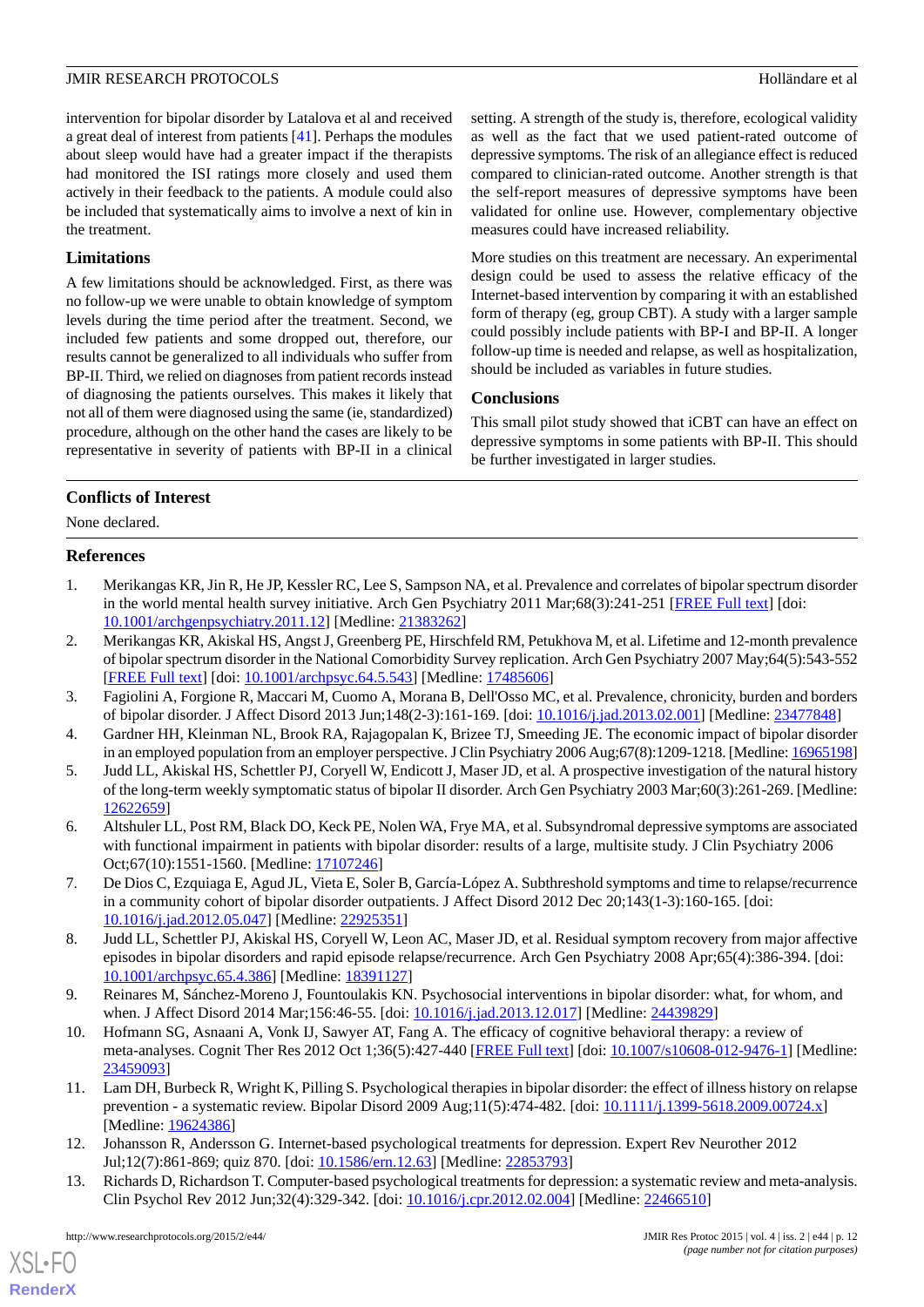- <span id="page-12-0"></span>14. Smith DJ, Griffiths E, Poole R, di Florio A, Barnes E, Kelly MJ, et al. Beating Bipolar: exploratory trial of a novel Internet-based psychoeducational treatment for bipolar disorder. Bipolar Disord 2011;13(5-6):571-577. [doi: [10.1111/j.1399-5618.2011.00949.x\]](http://dx.doi.org/10.1111/j.1399-5618.2011.00949.x) [Medline: [22017225\]](http://www.ncbi.nlm.nih.gov/entrez/query.fcgi?cmd=Retrieve&db=PubMed&list_uids=22017225&dopt=Abstract)
- <span id="page-12-1"></span>15. Proudfoot J, Parker G, Manicavasagar V, Hadzi-Pavlovic D, Whitton A, Nicholas J, et al. Effects of adjunctive peer support on perceptions of illness control and understanding in an online psychoeducation program for bipolar disorder: a randomised controlled trial. J Affect Disord 2012 Dec 15;142(1-3):98-105. [doi: [10.1016/j.jad.2012.04.007](http://dx.doi.org/10.1016/j.jad.2012.04.007)] [Medline: [22858215](http://www.ncbi.nlm.nih.gov/entrez/query.fcgi?cmd=Retrieve&db=PubMed&list_uids=22858215&dopt=Abstract)]
- <span id="page-12-2"></span>16. Lauder S, Chester A, Castle D, Dodd S, Berk L, Klein B, et al. Development of an online intervention for bipolar disorder. www.moodswings.net.au. Psychol Health Med 2013;18(2):155-165. [doi: [10.1080/13548506.2012.689840\]](http://dx.doi.org/10.1080/13548506.2012.689840) [Medline: [22712771](http://www.ncbi.nlm.nih.gov/entrez/query.fcgi?cmd=Retrieve&db=PubMed&list_uids=22712771&dopt=Abstract)]
- <span id="page-12-3"></span>17. Todd NJ, Solis-Trapala I, Jones SH, Lobban FA. An online randomised controlled trial to assess the feasibility, acceptability and potential effectiveness of 'Living with Bipolar': a web-based self-management intervention for bipolar disorder: trial design and protocol. Contemp Clin Trials 2012 Jul;33(4):679-688. [doi: [10.1016/j.cct.2012.02.011\]](http://dx.doi.org/10.1016/j.cct.2012.02.011) [Medline: [22387150](http://www.ncbi.nlm.nih.gov/entrez/query.fcgi?cmd=Retrieve&db=PubMed&list_uids=22387150&dopt=Abstract)]
- <span id="page-12-4"></span>18. Barnes C, Harvey R, Mitchell P, Smith M, Wilhelm K. Evaluation of an online relapse prevention program for bipolar disorder. Disease Management & Health Outcomes 2007;15(4):215-224. [doi: [10.2165/00115677-200715040-00003](http://dx.doi.org/10.2165/00115677-200715040-00003)]
- <span id="page-12-5"></span>19. Svanborg P, Asberg M. A new self-rating scale for depression and anxiety states based on the Comprehensive Psychopathological Rating Scale. Acta Psychiatr Scand 1994 Jan;89(1):21-28. [Medline: [8140903\]](http://www.ncbi.nlm.nih.gov/entrez/query.fcgi?cmd=Retrieve&db=PubMed&list_uids=8140903&dopt=Abstract)
- <span id="page-12-6"></span>20. Snaith RP, Harrop FM, Newby DA, Teale C. Grade scores of the Montgomery-Asberg Depression and the Clinical Anxiety Scales. Br J Psychiatry 1986 May;148:599-601. [Medline: [3779233](http://www.ncbi.nlm.nih.gov/entrez/query.fcgi?cmd=Retrieve&db=PubMed&list_uids=3779233&dopt=Abstract)]
- <span id="page-12-7"></span>21. The ICD-10 Classification of Mental and Behavioural Disorders. Geneva, Switzerland: World Health Organization; 1992. URL: <http://www.who.int/classifications/icd/en/GRNBOOK.pdf> [accessed 2015-04-20] [[WebCite Cache ID 6XvtDAbUl](http://www.webcitation.org/

                                    6XvtDAbUl)]
- <span id="page-12-8"></span>22. Fantino B, Moore N. The self-reported Montgomery-Asberg Depression Rating Scale is a useful evaluative tool in major depressive disorder. BMC Psychiatry 2009;9:26 [[FREE Full text](http://www.biomedcentral.com/1471-244X/9/26)] [doi: [10.1186/1471-244X-9-26](http://dx.doi.org/10.1186/1471-244X-9-26)] [Medline: [19473506\]](http://www.ncbi.nlm.nih.gov/entrez/query.fcgi?cmd=Retrieve&db=PubMed&list_uids=19473506&dopt=Abstract)
- <span id="page-12-9"></span>23. Holländare F, Andersson G, Engström I. A comparison of psychometric properties between internet and paper versions of two depression instruments (BDI-II and MADRS-S) administered to clinic patients. J Med Internet Res 2010;12(5):e49 [[FREE Full text](http://www.jmir.org/2010/5/e49/)] [doi: [10.2196/jmir.1392](http://dx.doi.org/10.2196/jmir.1392)] [Medline: [21169165](http://www.ncbi.nlm.nih.gov/entrez/query.fcgi?cmd=Retrieve&db=PubMed&list_uids=21169165&dopt=Abstract)]
- <span id="page-12-10"></span>24. Beck AT, Steer RA, Brown GK. Beck Depression Inventory-2nd edition (BDI-II): manual. Swedish version. Sandviken, Sweden: Psykologiförlaget; 2006.
- <span id="page-12-12"></span><span id="page-12-11"></span>25. Storch EA, Roberti JW, Roth DA. Factor structure, concurrent validity, and internal consistency of the Beck Depression Inventory-Second Edition in a sample of college students. Depress Anxiety 2004;19(3):187-189. [doi: [10.1002/da.20002](http://dx.doi.org/10.1002/da.20002)] [Medline: [15129421](http://www.ncbi.nlm.nih.gov/entrez/query.fcgi?cmd=Retrieve&db=PubMed&list_uids=15129421&dopt=Abstract)]
- <span id="page-12-13"></span>26. Morin CM. Insomnia: Psychological Assessment and Management. New York, NY: The Guilford Press; 1993.
- <span id="page-12-14"></span>27. Morin CM, Belleville G, Bélanger L, Ivers H. The Insomnia Severity Index: psychometric indicators to detect insomnia cases and evaluate treatment response. Sleep 2011 May;34(5):601-608 [[FREE Full text\]](http://europepmc.org/abstract/MED/21532953) [Medline: [21532953\]](http://www.ncbi.nlm.nih.gov/entrez/query.fcgi?cmd=Retrieve&db=PubMed&list_uids=21532953&dopt=Abstract)
- <span id="page-12-15"></span>28. Mundt JC, Marks IM, Shear MK, Greist JH. The Work and Social Adjustment Scale: a simple measure of impairment in functioning. Br J Psychiatry 2002 May;180:461-464 [[FREE Full text](http://bjp.rcpsych.org/cgi/pmidlookup?view=long&pmid=11983645)] [Medline: [11983645\]](http://www.ncbi.nlm.nih.gov/entrez/query.fcgi?cmd=Retrieve&db=PubMed&list_uids=11983645&dopt=Abstract)
- <span id="page-12-16"></span>29. Ehring T, Zetsche U, Weidacker K, Wahl K, Schönfeld S, Ehlers A. The Perseverative Thinking Questionnaire (PTQ): validation of a content-independent measure of repetitive negative thinking. J Behav Ther Exp Psychiatry 2011 Jun;42(2):225-232 [[FREE Full text](http://linkinghub.elsevier.com/retrieve/pii/S0005-7916(10)00114-X)] [doi: [10.1016/j.jbtep.2010.12.003\]](http://dx.doi.org/10.1016/j.jbtep.2010.12.003) [Medline: [21315886](http://www.ncbi.nlm.nih.gov/entrez/query.fcgi?cmd=Retrieve&db=PubMed&list_uids=21315886&dopt=Abstract)]
- <span id="page-12-17"></span>30. Adler M, Liberg B, Andersson S, Isacsson G, Hetta J. Development and validation of the Affective Self Rating Scale for manic, depressive, and mixed affective states. Nord J Psychiatry 2008;62(2):130-135. [doi: [10.1080/08039480801960354](http://dx.doi.org/10.1080/08039480801960354)] [Medline: [18569776](http://www.ncbi.nlm.nih.gov/entrez/query.fcgi?cmd=Retrieve&db=PubMed&list_uids=18569776&dopt=Abstract)]
- <span id="page-12-19"></span><span id="page-12-18"></span>31. Mohr DC, Cuijpers P, Lehman K. Supportive accountability: a model for providing human support to enhance adherence to eHealth interventions. J Med Internet Res 2011;13(1):e30 [\[FREE Full text\]](http://www.jmir.org/2011/1/e30/) [doi: [10.2196/jmir.1602\]](http://dx.doi.org/10.2196/jmir.1602) [Medline: [21393123\]](http://www.ncbi.nlm.nih.gov/entrez/query.fcgi?cmd=Retrieve&db=PubMed&list_uids=21393123&dopt=Abstract)
- <span id="page-12-20"></span>32. Jacobson NS, Truax P. Clinical significance: a statistical approach to defining meaningful change in psychotherapy research. J Consult Clin Psychol 1991 Feb;59(1):12-19. [Medline: [2002127](http://www.ncbi.nlm.nih.gov/entrez/query.fcgi?cmd=Retrieve&db=PubMed&list_uids=2002127&dopt=Abstract)]
- 33. Beck AT, Steer RA, Brown GK. Manual for the Beck Depression Inventory-II. San Antonio, TX: Psychological Corporation; 1996.
- <span id="page-12-21"></span>34. Kazdin AE. Single-Case Research Designs: Methods for Clinical and Applied Settings. 2nd edition. New York, NY: Oxford University Press; 2010.
- <span id="page-12-22"></span>35. González IA, Echeburúa E, Limiñana JM, González-Pinto A. Psychoeducation and cognitive-behavioral therapy for patients with refractory bipolar disorder: a 5-year controlled clinical trial. Eur Psychiatry 2014 Mar;29(3):134-141. [doi: [10.1016/j.eurpsy.2012.11.002\]](http://dx.doi.org/10.1016/j.eurpsy.2012.11.002) [Medline: [23276524](http://www.ncbi.nlm.nih.gov/entrez/query.fcgi?cmd=Retrieve&db=PubMed&list_uids=23276524&dopt=Abstract)]
- 36. Lauder S, Chester A, Castle D, Dodd S, Gliddon E, Berk L, et al. A randomized head to head trial of MoodSwings.net.au: an Internet based self-help program for bipolar disorder. J Affect Disord 2015 Jan 15;171:13-21. [doi: [10.1016/j.jad.2014.08.008\]](http://dx.doi.org/10.1016/j.jad.2014.08.008) [Medline: [25282145\]](http://www.ncbi.nlm.nih.gov/entrez/query.fcgi?cmd=Retrieve&db=PubMed&list_uids=25282145&dopt=Abstract)
- 37. Todd NJ, Jones SH, Lobban FA. What do service users with bipolar disorder want from a web-based self-management intervention? A qualitative focus group study. Clin Psychol Psychother 2013;20(6):531-543. [doi: [10.1002/cpp.1804\]](http://dx.doi.org/10.1002/cpp.1804) [Medline: [22715161](http://www.ncbi.nlm.nih.gov/entrez/query.fcgi?cmd=Retrieve&db=PubMed&list_uids=22715161&dopt=Abstract)]